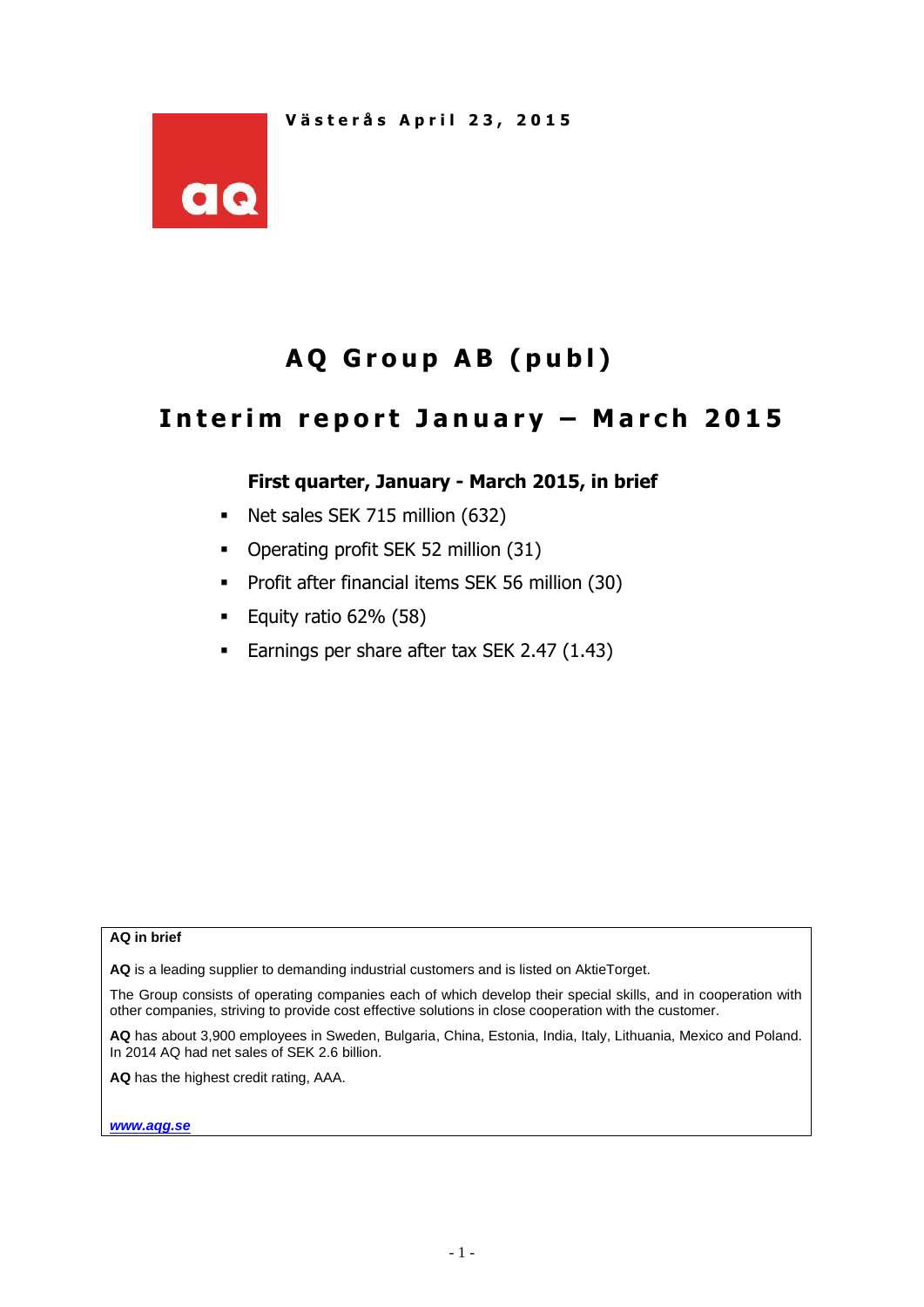## **First quarter**

Operations have developed according to plan during the first quarter. Net sales totalled SEK 715 million (632), an increase of SEK 83 million compared to the same period in the previous year. Sales excluding acquisitions and currency rose by 5%. Profit after financial items was SEK 56 million (30) in the first quarter, an increase of SEK 26 million. Currency and non-recurring items have had a positive effect of SEK 6.5 million.

Equity in the group was SEK 1 119 million (910) at the end of the quarter.

#### **Significant events during the period**

AQ Enclosure Systems AB, with operations in Vaggeryd, Falköping and Kista, has given notice of redundancy of 55 of a total of 167 employees. The redundancy affects only the Vaggeryd unit. After the recent substantial investments in the Vaggeryd unit to develop the company's competitiveness we can see that the competition in the market forces us to make further changes to the business. The background to the redundancy is reduced volumes and changed competitive market situation. The purpose of the actions is to make the Vaggeryd unit more competitive with a new business model within automated sheet metal production and to use our factories in Eastern Europe for more labor intensive products. AQ Enclosure Systems AB in Vaggeryd will offer development, design and manufacturing of thin sheet metal products to customers with high requirements on quality and finish.

A three year contract has been signed between AQ Electric in China and Bombardier CPC propulsion for the deliveries of transformers, inductors for 13 Metro Lines in China. The total value of the contract is about SEK 130 million. This was possible thanks to the excellent designs made by the AQ design teams in Italy and Sweden, in combination with AQ's global manufacturing footprint for inductive components in China, Bulgaria and India. AQ is currently supplying transformers and inductors to a majority of the metro projects that are in progress in China.

For 15 years, AQ Holmbergs Suzhou, which is a wholly-owned subsidiary of AQ Group, has successfully produced mechanical components and assemblies for customers in the telecom sector at its plant in Suzhou, China. Several of AQ Group customers that have manufacturing units in Thailand have expressed a desire for AQ to expand the operations to the country in order to further strengthen our partnership. AQ Group has decided to start up a manufacturing in Thailand, with metal stamping and assembly processes as its first step. The new unit, which will be located in Bangkok, will initially focus on the telecom industry and deliver directly to the customers, who are world-leading players in the industry. AQ´s operations in Thailand will be a wholly-owned subsidiary of AQ Holmbergs Suzhou. Operations is aimed to be up and running in the end of 2015 or beginning of 2016.

The listing of the company on OMX Nasdaq instead of AktieTorget is planned for end of 2016.

### **Significant events after the end of the period**

There are no significant events to report.

#### **Segment reporting**

The Group operates in two business segments: *Components*, which produces transformers, wiring systems, mechanical components, punched sheet metal and injection-moulded thermoplastics and System, which produces systems, power and automation solutions and assembles complete machines in close collaboration with the customers.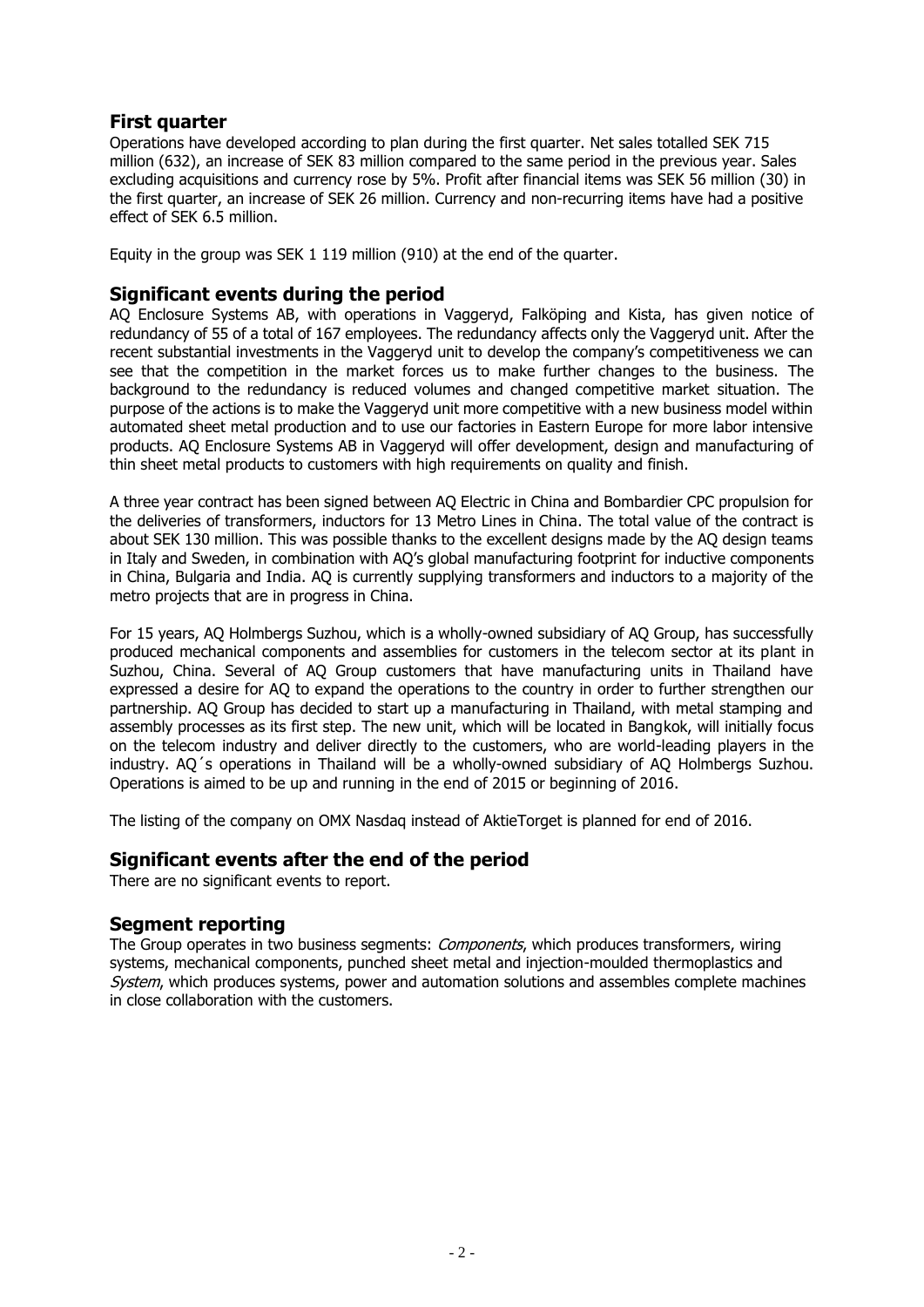

|                  |               | 2015      |              | 2014          |           |              |  |
|------------------|---------------|-----------|--------------|---------------|-----------|--------------|--|
|                  | <b>System</b> | Component | <b>Other</b> | <b>System</b> | Component | <b>Other</b> |  |
| Net sales        | 182 783       | 528 287   | 4 1 4 6 1    | 161 912       | 465 096   | 4 740        |  |
| Operating profit | 8 4 8 4       | 46 943    | $-3778$      | 4 4 8 1       | 27 474    | -529         |  |

### **Information of parent company**

The parent company, AQ Group AB, focuses primarily on leadership and development of the Group. Company sales are, as in previous years, almost exclusively of sale of management services to subsidiaries. Purchases from the subsidiaries do not exist to any appreciable extent.

#### **The drawing up of the interim report**

The interim report has been prepared in accordance with the Swedish Annual Accounts Act as well as IFRS, applying IAS 34, Interim Financial Reporting, which contains general requirements for the design, structure and minimum information requirements in the interim report. The accounting and valuation principles applied are the same as used in the latest annual report for 2014. The report has not been audited.

#### **Significant estimates and evaluations for accounting purposes**

The company has in preparing the interim report gone through and evaluated risks and uncertainties according to the description given in the annual report of 2014 and assessed that there have been no significant changes. Information about risks and uncertainties affecting the company can be found in the annual report of 2014.

#### **Future prospects**

The goal of the Groups is continued profitable growth, organically by 5% and through acquisitions by 10% over time. The goal for profit after financial items is 8%. Going forward, the Board of directors are not giving any forecast for turn-over or profit.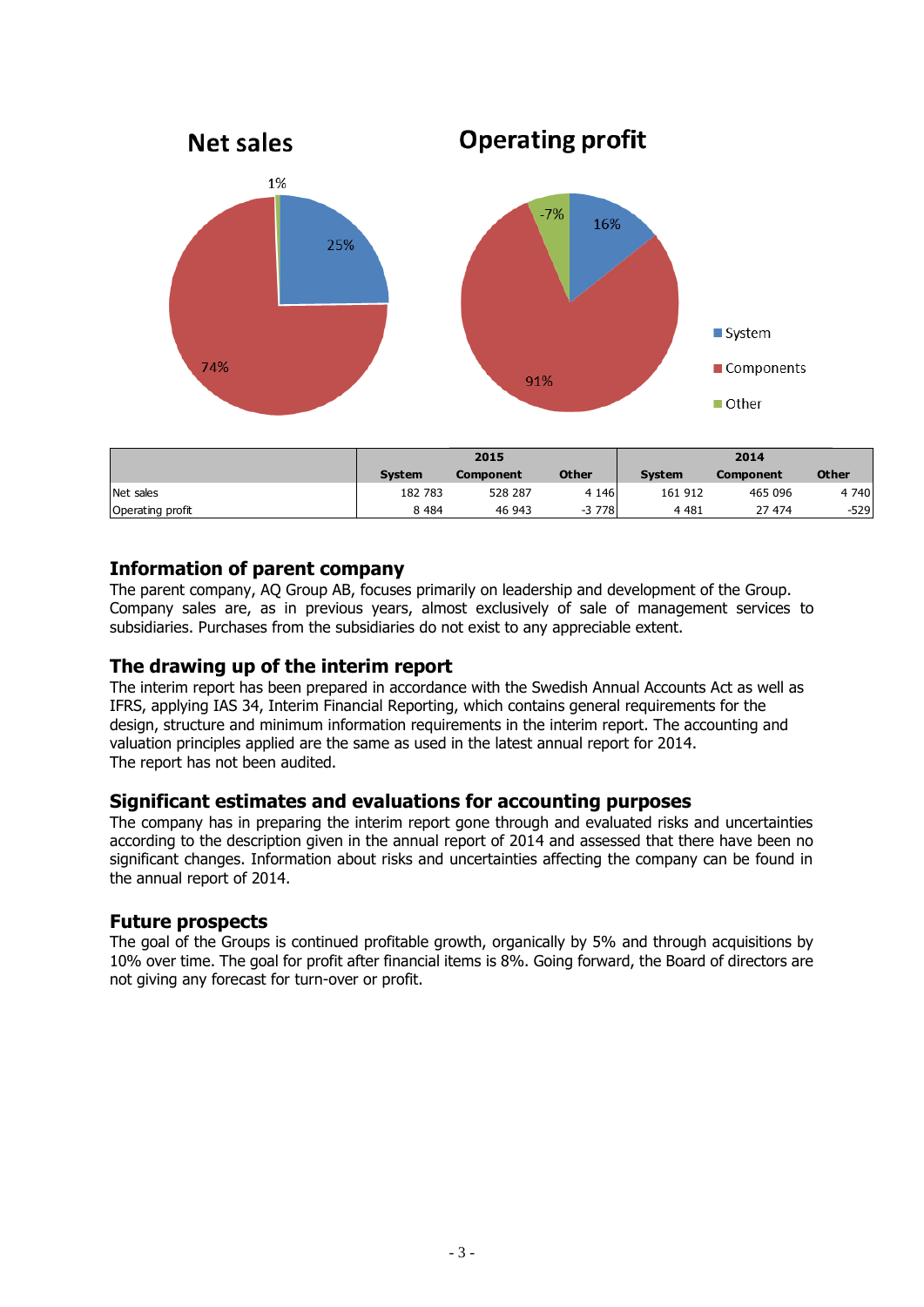## **The Group's Income Statement and Statement of Comprehensive Income (SEK '000)**

| Q <sub>1</sub> | Q <sub>1</sub> | $Y-t-d$      |      |                                                                                                                                                                                                                                                                                                    |
|----------------|----------------|--------------|------|----------------------------------------------------------------------------------------------------------------------------------------------------------------------------------------------------------------------------------------------------------------------------------------------------|
| 2015           | 2014           | 2014         |      | 2014                                                                                                                                                                                                                                                                                               |
|                |                |              |      |                                                                                                                                                                                                                                                                                                    |
| 715 216        | 631 748        | 715 216      |      | 2616097                                                                                                                                                                                                                                                                                            |
| 8 2 6 1        | 5 5 8 9        | 8 2 6 1      |      | 23 2 29                                                                                                                                                                                                                                                                                            |
| $-671829$      | -605 911       | $-671829$    |      |                                                                                                                                                                                                                                                                                                    |
| 51 649         | 31 4 26        | 51 649       |      | 182 586                                                                                                                                                                                                                                                                                            |
| 4 4 8 7        | -1 2331        | 4 4 8 7      |      | 4 0 6 6                                                                                                                                                                                                                                                                                            |
| 56 136         | 30 193         | 56 136       |      | 186 652                                                                                                                                                                                                                                                                                            |
| $-11549$       | -4 462         | $-11.549$    |      | $-36$ 175                                                                                                                                                                                                                                                                                          |
| 44 588         | 25 731         | 44 588       |      | 150 477                                                                                                                                                                                                                                                                                            |
|                |                |              |      |                                                                                                                                                                                                                                                                                                    |
| 19416          | -1 423         | 19 416       |      | 47 591                                                                                                                                                                                                                                                                                             |
| 64 003         | 24 308         | 64 003       |      | 198 068                                                                                                                                                                                                                                                                                            |
| 2,47<br>7,8%   | 4,8%           | 2,47<br>7,8% |      | 8,34<br>7,1%                                                                                                                                                                                                                                                                                       |
|                |                |              | 1,43 | $Y-t-d$<br><b>R12</b><br>2013<br>631 748<br>2 699 565<br>25 902<br>5 5 8 9<br>-605 911 - 2 522 658 - 2 456 740<br>31 4 26<br>202 809<br>-1 2331<br>9786<br>212 595<br>30 193<br>$-43261$<br>$-4462$<br>25 731<br>169 333<br>-1 4231<br>68 429<br>24 308<br>237 763<br>1,43<br>9,39<br>7,9%<br>4,8% |

## **The Parent Company's Income Statement (SEK '000)**

|                                     | Q <sub>1</sub> | Q <sub>1</sub> | $Y-t-d$ | $Y-t-d$ |            |          |
|-------------------------------------|----------------|----------------|---------|---------|------------|----------|
|                                     | 2015           | 2014           | 2014    | 2013    | <b>R12</b> | 2014     |
|                                     |                |                |         |         |            |          |
| Net sales                           | 7511           | 11 217         | 7511    | 11 217  | 47 530     | 51 236   |
| Other operating income              |                |                |         |         |            | 31       |
| Operating expenses                  | -5 833         | -6 985         | $-5833$ | -6 985  | $-25105$   | $-26258$ |
| <b>Operating profit</b>             | 1678           | 4 2 3 5        | 1678    | 4 2 3 5 | 22 4 25    | 24 983   |
| Result from financial items         | 1 550          | 612            | 1 550   | 612     | 9 0 1 1    | 8 0 7 3  |
| <b>Profit after financial items</b> | 3 2 2 8        | 4 847          | 3 2 2 8 | 4847    | 31 436     | 33 055   |
| Appropriations                      |                | 380            |         | 380     | $-20051$   | $-19671$ |
| Tax on profit for the year          | $-710$         | -1 000         | $-710$  | $-1000$ | $-2949$    | $-3239$  |
| Net profit for the year             | 2518           | 4 2 2 7        | 2518    | 4 2 2 7 | 8 4 3 7    | 10 146   |

## **Balance Sheet (SEK '000)**

|                                     | Group     |                   | <b>Parent company</b> |         |  |
|-------------------------------------|-----------|-------------------|-----------------------|---------|--|
| <b>Assets</b>                       | Q1        | Q <sub>1</sub>    | Q <sub>1</sub>        | Q1      |  |
|                                     | 2015      | 2014              | 2015                  | 2014    |  |
|                                     |           |                   |                       |         |  |
| <b>Fixed assets</b>                 | 393 332   | 357 496           | 359 301               | 337 954 |  |
| Inventories                         | 458 743   | 468 457           |                       |         |  |
| Other current receivables           | 796 987   | 678 279           | 165 253               | 293 685 |  |
| Cash and bank balances              | 149 425   | 71 385            | 25 792                | 5 3 8 6 |  |
| <b>Total assets</b>                 | 1 798 487 | 1 575 617         | 550 346               | 637 025 |  |
| <b>Equity and liabilities</b>       |           |                   |                       |         |  |
| Equity                              | 1 119 233 | 909 711           | 294 485               | 314 903 |  |
| Untaxed reserves                    |           |                   | 36 000                | 37 210  |  |
| Interest-bearing liabilities        | 137 654   | 182 534           |                       | 29 0 94 |  |
| <b>Other liabilities</b>            | 541 599   | 483 373           | 219 862               | 255 818 |  |
| <b>Total equity and liabilities</b> |           | 1798 487 1575 617 | 550 346               | 637 025 |  |
| <b>Equity ratio</b>                 | 62%       | 58%               | 59%                   | 54%     |  |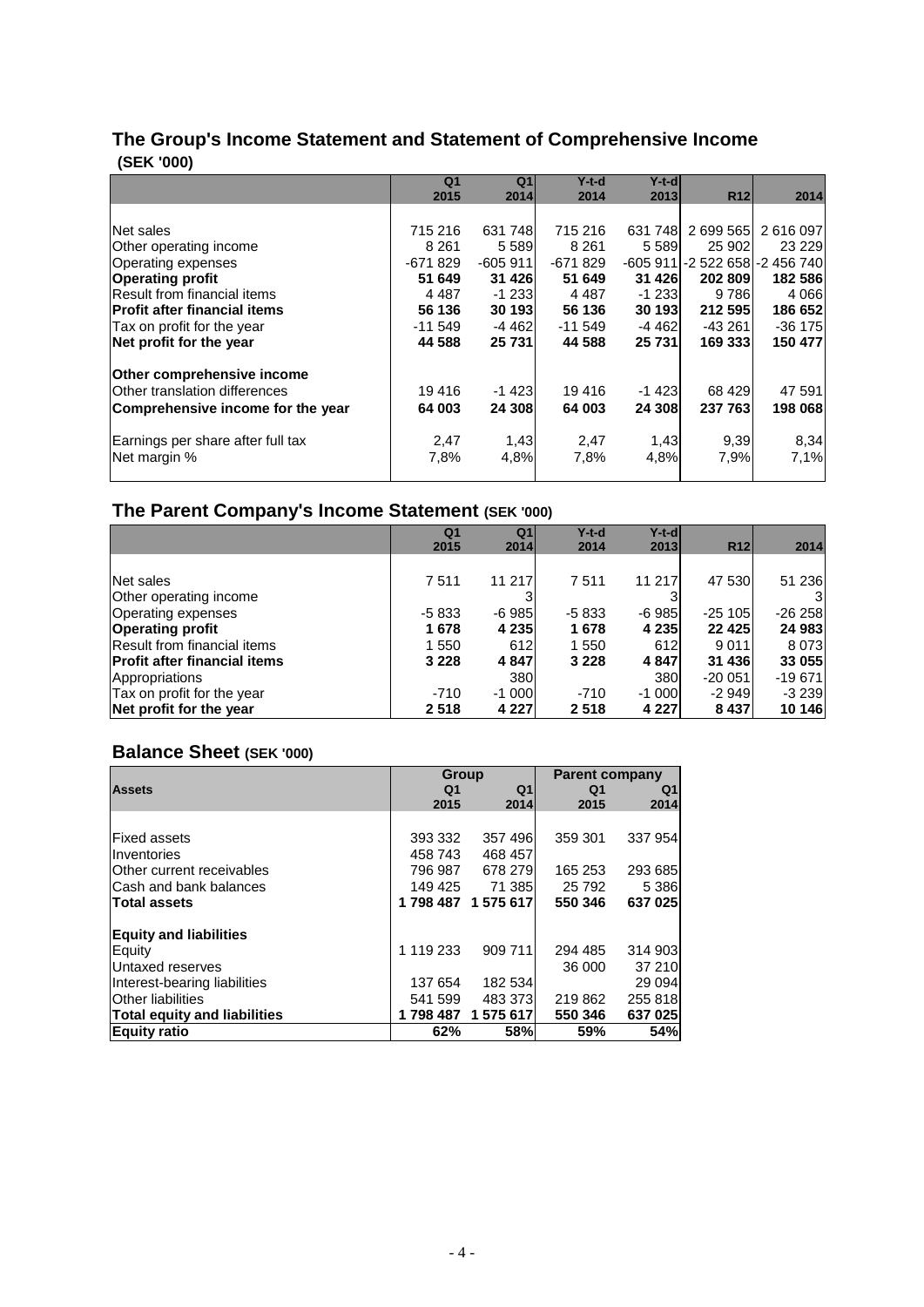## **Equity (SEK '000)**

| Group                                                                        | <b>Equity attributable to parent</b><br>company shareholders |                                                         |                             |                                                         |                              |                        |                              |                               |
|------------------------------------------------------------------------------|--------------------------------------------------------------|---------------------------------------------------------|-----------------------------|---------------------------------------------------------|------------------------------|------------------------|------------------------------|-------------------------------|
|                                                                              | Share-<br>capital                                            | Other paid-in<br>capital                                | Trans-<br>lation<br>reserve | <b>Profit/Loss</b><br>brought<br>forward                | Sub<br>-total                |                        | Non-controlling<br>interests | <b>Total</b><br><b>Equity</b> |
| Equity, 01/01/2013                                                           | 36 068                                                       | 34 014                                                  | -5 868                      | 719 194                                                 | 783 408                      |                        | 142                          | 783 551                       |
| Net profit                                                                   |                                                              |                                                         |                             | 122 899                                                 | 122 899                      |                        | 224                          | 123 123                       |
| Transl.diff. in foreign comp.<br>Other comprehensive income                  |                                                              |                                                         | 2 1 2 5<br>2 1 2 5          |                                                         | 2 1 2 5<br>2 1 2 5           |                        | 48<br>48                     | 2 1 7 3<br>2 1 7 3            |
|                                                                              |                                                              |                                                         |                             |                                                         |                              |                        |                              |                               |
| Paid dividends<br><b>Transactions with shareholders</b>                      |                                                              |                                                         |                             | $-23444$<br>$-23444$                                    | -23 444<br>$-23444$          |                        |                              | -23 444<br>-23 444            |
| Equity, 01/01/2014                                                           | 36 068                                                       | 34 014                                                  | $-3743$                     | 818 649                                                 | 884 988                      |                        | 414                          | 885 403                       |
| Net profit                                                                   |                                                              |                                                         |                             | 150 012                                                 | 150 012                      |                        | 465                          | 150 477                       |
| Transl.diff. in foreign comp.<br>Remeasure defined benefit                   |                                                              |                                                         | 48 251                      | $-766$                                                  | 48 251<br>-767               |                        | 140<br>$-34$                 | 48 391<br>-800                |
| pension plan<br>Other comprehensive income                                   |                                                              |                                                         | 48 251                      | -766                                                    | 47 484                       |                        | 106                          | 47 591                        |
| From acquisitions<br>Paid dividends<br><b>Transactions with shareholders</b> |                                                              |                                                         |                             | $-28854$<br>$-28854$                                    | $-28854$<br>-28 854          |                        | 614<br>614                   | 614<br>$-28854$<br>$-28240$   |
| Equity, 01/01/2015                                                           | 36 068                                                       | 34 014                                                  | 44 508                      | 939 040                                                 | 1 053 630                    |                        | 1599                         | 1 055 230                     |
| Net profit                                                                   |                                                              |                                                         |                             | 44 541                                                  | 44 541                       |                        | 47                           | 44 588                        |
| Transl.diff. in foreign comp.<br>Other comprehensive income                  |                                                              |                                                         | 19 355<br>19 355            |                                                         | 19 355<br>19 355             |                        | 61<br>61                     | 19 416<br>19 416              |
| Paid dividends<br><b>Transactions with shareholders</b>                      |                                                              |                                                         |                             |                                                         |                              |                        |                              |                               |
| Equity, 31/03/2015                                                           | 36 068                                                       | 34 014                                                  | 63862                       | 983 581                                                 | 1 117 526                    |                        | 1707                         | 1 119 233                     |
| <b>Parent company</b>                                                        | Share-<br>capital                                            | <b>Restricted equity</b><br><b>Statutory</b><br>reserve | Sub-total                   | <b>Non-restricted equity</b><br><b>Share</b><br>premium | <b>Fair value</b><br>reserve | Oth. Non-<br>restr. EQ | Sub-total                    | <b>Total</b><br>Equity        |
| Equity, 01/01/2014                                                           | 36 068                                                       | 1 1 5 6                                                 | 37 225                      | reserve<br>34 014                                       |                              | 239 437                | 273 451                      | 310 676                       |
| Net profit                                                                   |                                                              |                                                         |                             |                                                         |                              | 10 146                 | 10 146                       | 10 146                        |
| Paid dividends<br><b>Transactions with shareholders</b>                      |                                                              |                                                         |                             |                                                         |                              | $-28854$<br>$-28854$   | $-28854$<br>$-28854$         | $-28854$<br>-28 854           |
| Equity, 01/01/2014                                                           | 36 068                                                       | 1 1 5 6                                                 | 37 225                      | 34 014                                                  |                              | 220 728                | 254 742                      | 291 967                       |
| Net profit                                                                   |                                                              |                                                         |                             |                                                         |                              | 2518                   | 2518                         | 2518                          |
| Equity, 31/03/2015                                                           | 36 068                                                       | 1 1 5 6                                                 | 37 225                      | 34 014                                                  |                              | 223 246                | 257 260                      | 294 485                       |

*All shares, 18,034,058 pcs, are A-shares with equal voting rights*